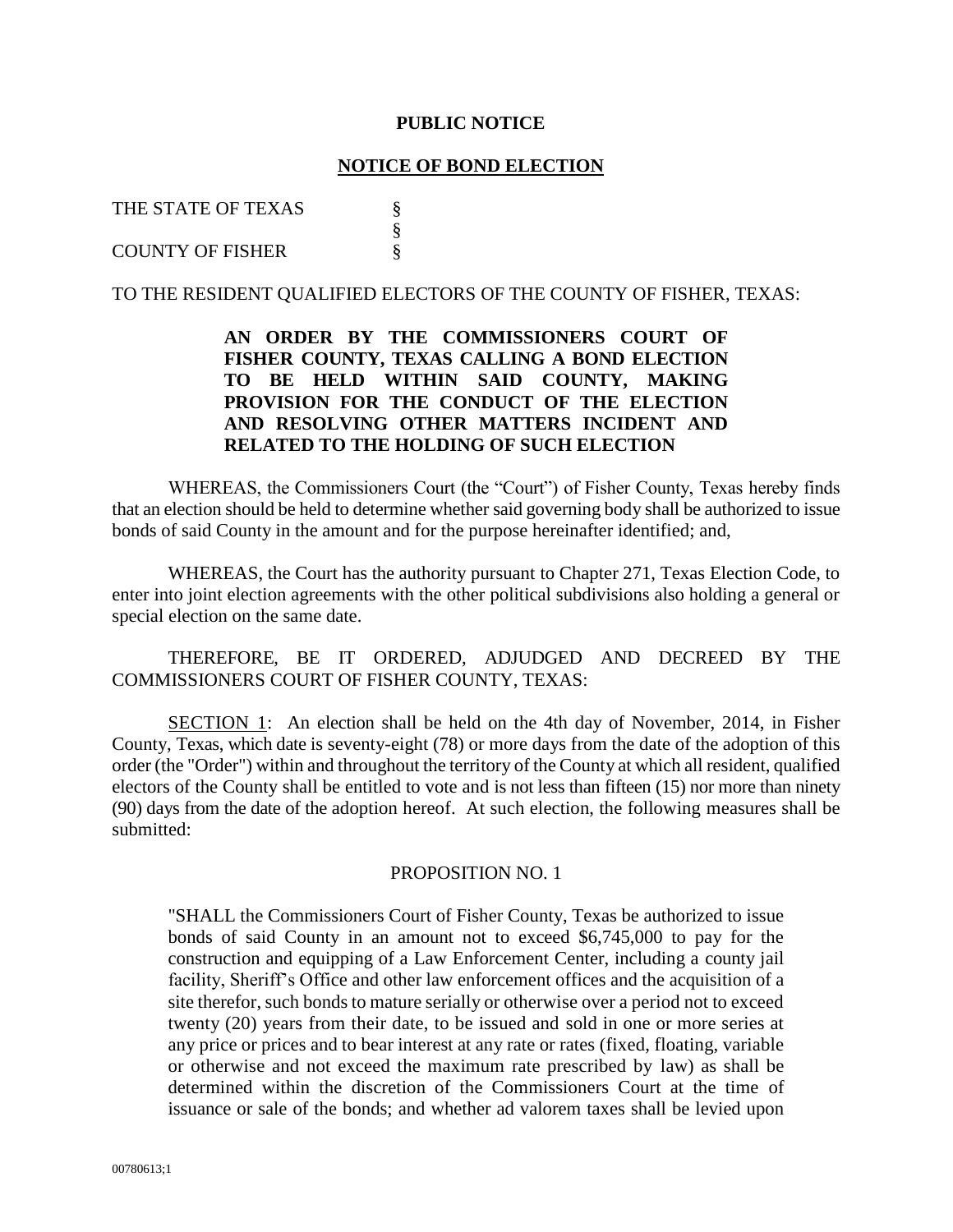all taxable property in the County sufficient to pay the annual interest and provide a sinking fund to pay the bonds at maturity?"

SECTION 2: An optical scan, the ES&S M100 paper ballot, voting system shall be used for said election and ballots shall be prepared in accordance with the Texas Election Code so as to permit the electors to vote "FOR" or "AGAINST" the aforesaid measure which shall appear on the ballot substantially as follows:

## PROPOSITION NO. 1

[ ] FOR

"THE ISSUANCE OF GENERAL OBLIGATION BONDS NOT TO EXCEED \$6,745,000 TO PAY FOR THE CONSTRUCTION AND EQUIPPING OF A NEW LAW ENFORCEMENT CENTER, INCLUDING A COUNTY JAIL FACILITY, SHERIFF'S OFFICE AND OTHER LAW ENFORCEMENT OFFICES AND THE ACQUISITION OF A SITE THEREFOR."

# [ ] AGAINST

SECTION 3: The County Election Precincts shall be utilized for this election, as reflected on Exhibit "A" to this Order. The polling places designated for each combined precinct and the persons hereby appointed to serve as Presiding Judge and Alternate Judge for each polling place are also shown in Exhibit "A", which is attached hereto and incorporated herein by reference as a part hereof for all purposes. If any person designated as presiding judge for a precinct is unable to serve, the Alternate Presiding Judge shall assume the role of Presiding Judge and have full authority and responsibility. If the designated Presiding Judge undertakes the role of presiding judge on election day, the Alternate Presiding Judge may serve as a clerk for the precinct. Jerry Marshall is appointed Presiding Judge of the Early Voting Board and as Chair of the Resolution Board and Presiding Judge at the Central Counting Station. If Jerry Marshall cannot serve, then Johnnie Howell is hereby designated as alternate judge and he may serve in the capacity of Presiding Judge of the Early Voting Ballot Board and as Chair of the Resolution Board at the Central Counting Station. Shana Haas shall serve as the Manager/Central Counting Station and Becky Davis shall serve as Central Counting Station Tabulation Supervisor.

On election day, the polls shall be open from 7:00 a.m. to 7:00 p.m.

SECTION 4: Pursuant to Chapter 271 of the Texas Election Code, the Court orders that this Election be conducted under the terms and conditions of the Agreement to Conduct Joint Elections (the "Joint Agreement") with other political subdivisions holding general or special elections on this date, which agreement has been presented to the Court for its approval. Chapter 271 of the Texas Election Code provides that the authorities of two or more political subdivisions that have ordered elections for the same day in all or part of the same territory, may enter into an agreement to hold the elections jointly in election precincts that can be served by common polling places, and the Court is expressly authorizing this action.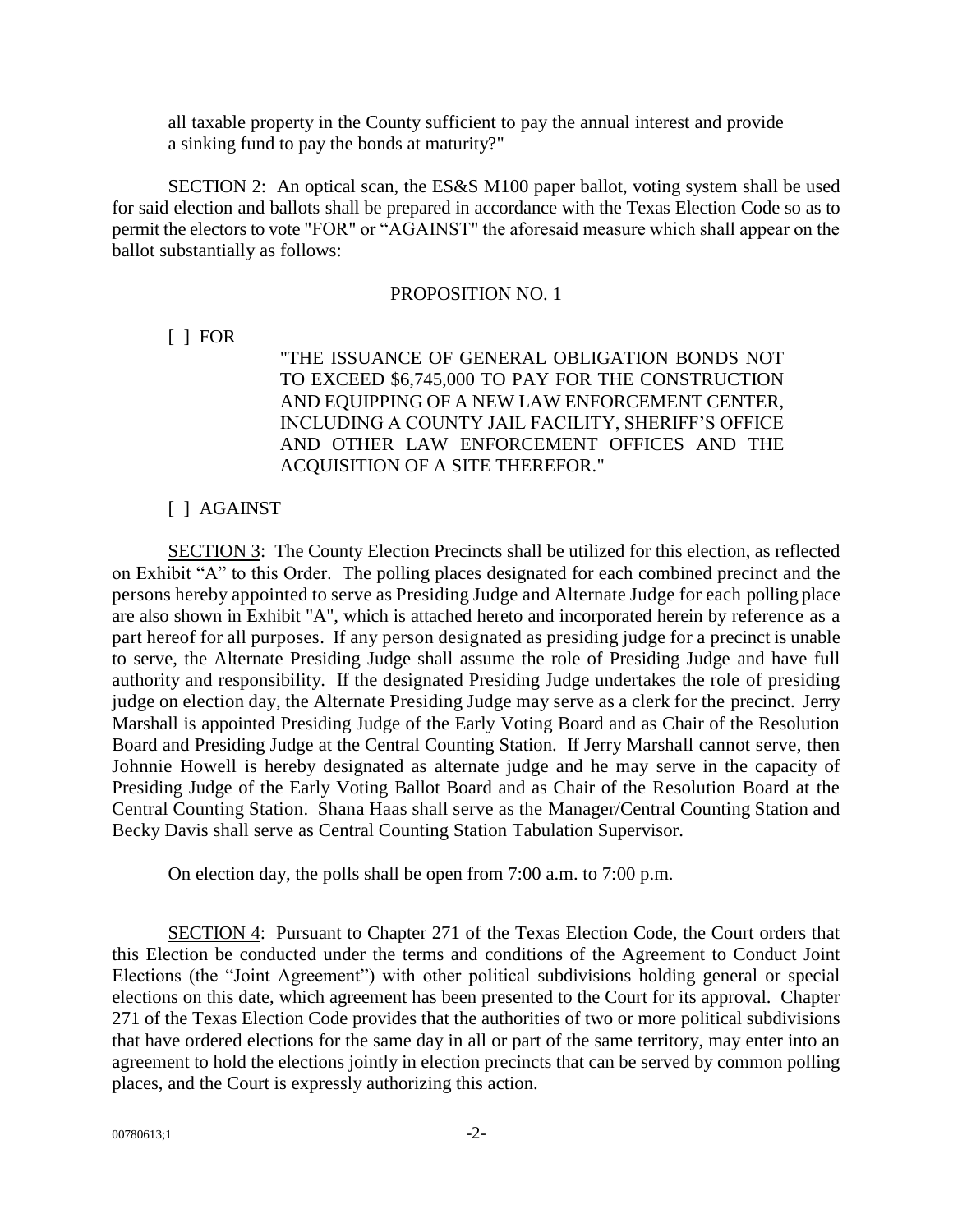SECTION 5. Early Voting. The Early Voting Clerk for all purposes shall be the County Clerk, Pat Thomson.

## **Early Voting by Personal Appearance**

Early Voting by personal appearance shall be conducted at the following location in accordance with the provisions of the Texas Election Code:

## **Main Early Voting Place**

Fisher County Clerk Office 109 N. Angelo Roby, Texas 79543

Monday thru Friday, October 20, 2014 thru October 31, 2014, 8:00 a.m. - 5:00 p.m.

## **Early Voting By Mail**

Applications for a ballot for early voting by mail shall be mailed to:

Pat Thomson, Early Voting Clerk Fisher County Clerk P.O. Box 368 Roby, Texas 79543

SECTION 6: All resident qualified electors of the County shall be permitted to vote at said election, and on the day of the election, such electors shall vote at the polling place designated for the County Election Precinct in which they reside. This election shall be held and conducted in accordance with the Texas Election Code and Chapter 1251, Texas Government Code, and as may otherwise be required by law, all election materials and proceedings shall be printed in both English and Spanish.

SECTION 7: The Custodian of Records appointed by the Commissioners Court shall be responsible for the preparation of notices, instructions, orders, ballots and other written material pertaining to the election and shall cause each such document to be translated into and furnished to voters in both the English language and the Spanish language in order to aid and assist voters speaking Spanish as a primary or an alternative language to properly participate in the election process. In addition, the Custodian is hereby authorized and directed to make available to the voters having the need of an individual capable of acting as a translator and speaking both English and Spanish languages who will assist Spanish speaking voters in understanding and participating in the election process.

SECTION 8: The Commissioners Court appoints Pat Thomson as the Custodian of Records ("Custodian") to perform the duties related to the conduct and maintenance of records of the election as required under the Texas Election Code during the period beginning the third (3rd) day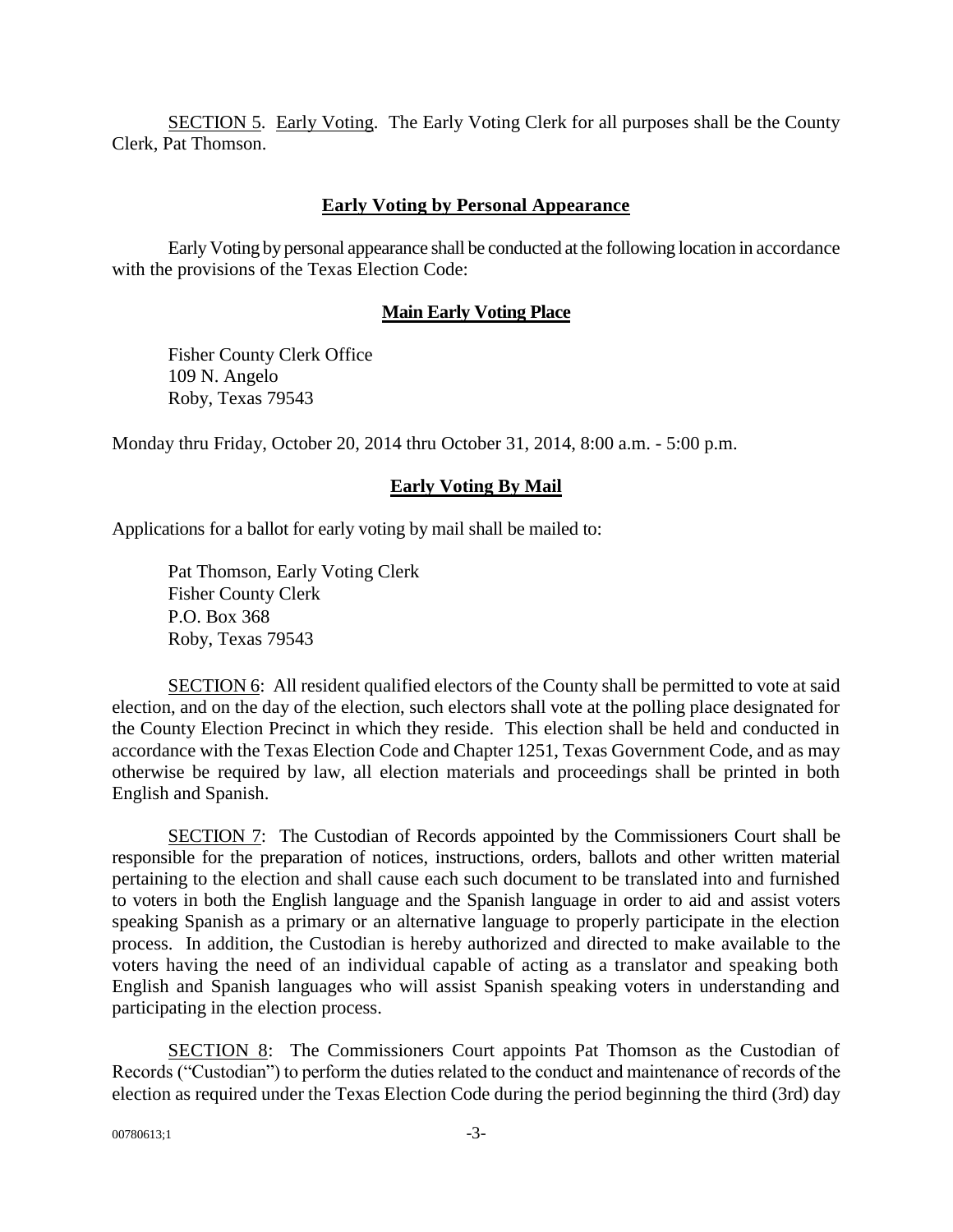after the approval of this Order calling the Bond Election and ending not earlier than the fortieth (40th) day after the day of the election. In particular, the Custodian accepts and maintains records regarding campaign expenditures that may be filed with the County.

The Custodian shall maintain an office open for election duties for at least three hours each day, during regular office hours, on regular business days during the period designated in this section. This office shall be located at County Clerk's Office, 109 N. Angelo, Roby, Texas 79543.

The Custodian shall post notice of the location and hours of County Clerk's Office as required by the Texas Election Code. The Custodian shall maintain in the County Clerk's Office the documents, records and other items relating to the election and shall be the person designated to receive documents on behalf of the County that are required by the Texas Election Code. Pat Thomson shall also serve as Custodian for the sole purpose of preserving all voted ballots securely in a locked room in the locked ballot boxes for the period for preservation required by the Election Code.

SECTION 9: (a) A substantial copy of this Order shall serve as proper notice of said election. Said notice, including a Spanish translation thereof, shall be posted at three (3) public places within the County, at the County Courthouse and on the County's Internet website, if the County maintains an Internet website, not less than twenty-one (21) full days prior to the date on which said election is to be held, and be published on the same day in each of two successive weeks in a newspaper of general circulation in said County, the first of said publications to appear in said newspaper not more than thirty (30) days and not less than fourteen (14) full days prior to the day of the election.

(b) A copy of this Order, in both the English and Spanish languages, shall be posted in a prominent location at each polling place on Election Day and during early voting by personal appearance.

SECTION 10. Outstanding Debt Service of the County. As of August 1, 2014, the total outstanding amount of all bonded indebtedness of the County is \$0.00, consisting of \$0.00 in principal and \$0.00 of interest.

SECTION 11. Tax Rate of the County. The ad valorem debt service tax rate of the County for the year 2014/15 is \$0.00 per \$100 taxable assessed valuation. The estimated debt service tax rate of the County if the bonds were authorized and issued at the time of this Order under current market conditions is \$0.13/\$100.

SECTION 12. Authority of the County Judge. The County Judge of the County shall have the authority to take, or cause to be taken, all actions reasonable and necessary to ensure that the Election is fairly held and returns properly counted and tabulated for canvass by the Court, which actions are hereby ratified and confirmed.

SECTION 13. Taxes May Be Imposed. Taxes sufficient to pay the annual principal of and interest on the General Obligation Bonds may be imposed.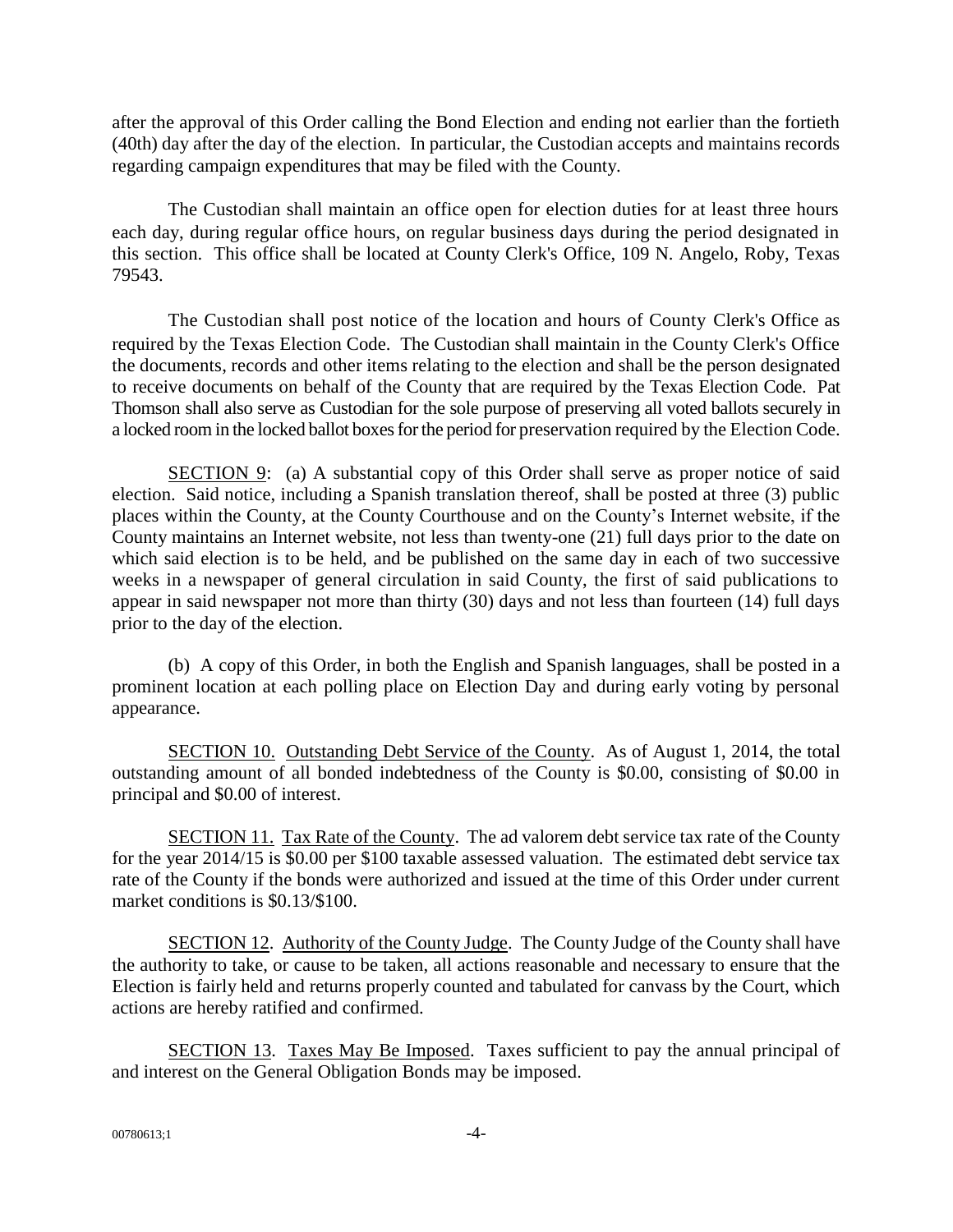SECTION 14. Maximum Maturity. The County anticipates that the maximum maturity of the general obligation bonds will be twenty (20) years.

SECTION 15. Severability. If any provision of this Order or the application thereof to any person or circumstance shall be held to be invalid, the remainder of this Order and the application of such provision to other persons and circumstances shall nevertheless be valid, and the Court hereby declares that this Order would have been enacted without such invalid provision.

SECTION 16. Notice of Meeting. The Court officially finds, determines, recites and declares that written notice of the date, hour, place and subject of the meeting at which this Order is adopted was posted on a bulletin board located at a place convenient to the public at the County's Courthouse for at least 72 hours preceding the scheduled time of the meeting; that a telephonic or telegraphic notice of such meeting was given to all news media who have consented to pay any and all expenses incurred by the County in connection with providing such notice, both as required by the Open Meetings Law, Chapter 551, Texas Government Code, as amended; and that such meeting was open to the public as required by law at all times during which this Order and the subject matter thereof was discussed, considered and formally acted upon.

SECTION 17. Authorization to Execute. The County Judge is authorized to execute and the County Clerk is authorized to attest this Order on behalf of the Court; and the County Judge is authorized to do all other things legal and necessary in connection with the holding and consummation of the Election.

PASSED AND APPROVED this the  $11<sup>th</sup>$  day of August, 2014.

/s/ Marshal Bennett County Judge Fisher County, Texas

ATTEST:

/s/ Pat Thomson County Clerk and Ex-Officio Clerk of the Commissioners Court of Fisher County, Texas

[COMMISSIONERS COURT SEAL]